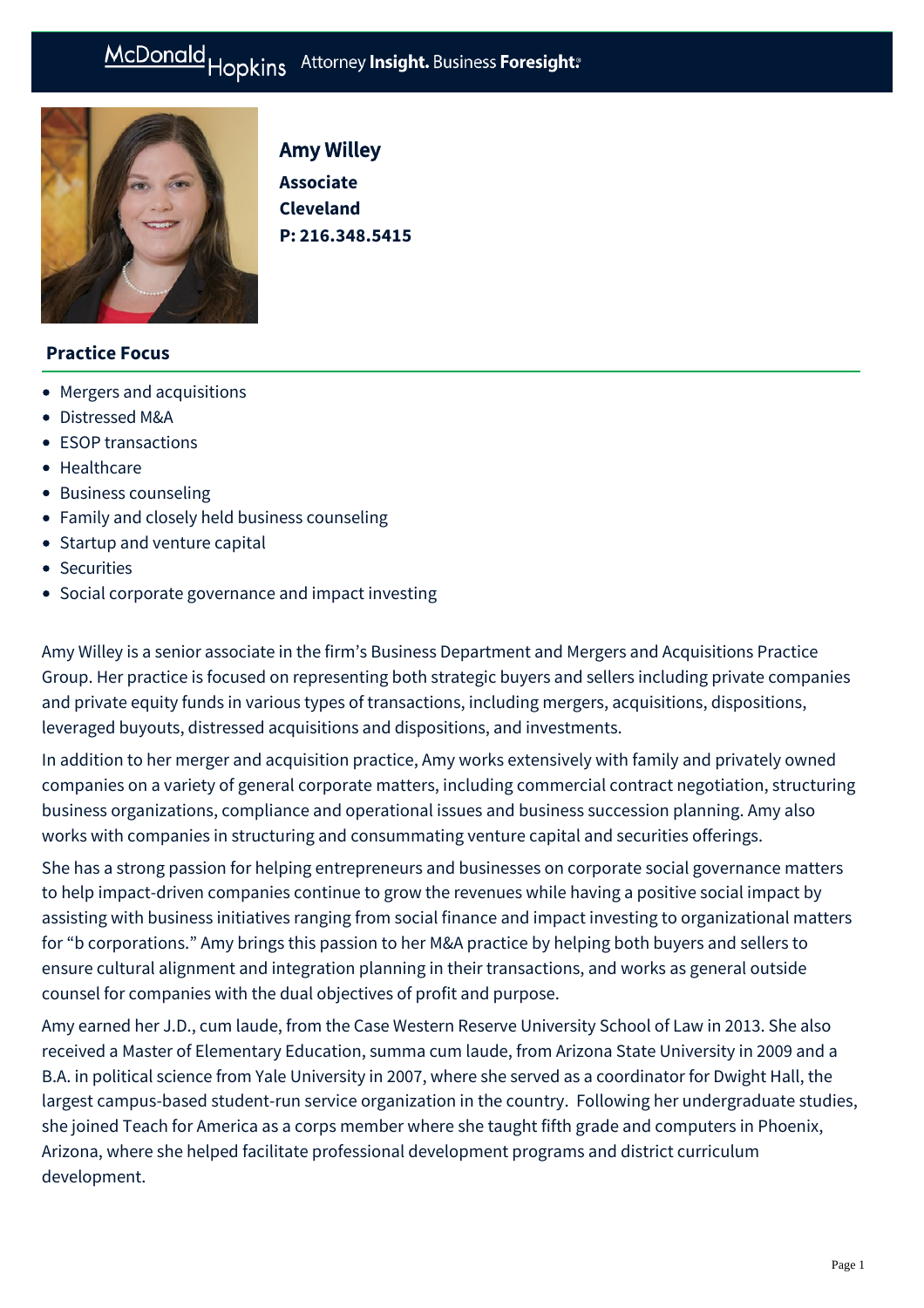# **[Representative Cases/Matters](#page-1-0)**

#### <span id="page-1-0"></span>Middle Market Representative Transactions:

- Represented buyer the purchase of a substantial portion of the assets of a business that designs, manufacturers, and repairs metal cores and rubber, silicone, and urethane rubber coverings and three real property locations, which transaction included nuances relating to minimizing risk of successor liability relating to the pension plan, negotiating risk allocation regarding PPP loan and consent to the transaction, and managing transaction steps with multiple buyers of seller's assets;
- Represented Hy-Ko Products Company, a family-owned distributor of consumable, specialty hardwarerelated products and services in the sale of substantially all of its assets to Midwest Fastener Corporation.
- Represented Ohio-owned chemical distributor with international associated entities in the rubber, plastic, and coating industries in an equity sale to a global entity in the same market;
- Represented buyer in acquiring a wholesale flower business in San Francisco, California;
- Represented seller in the sale of the assets of an insurance business focused primarily in the U.S. trucking industry;
- Represented the seller in the general vehicle insurance industry which is organized in Turks and Caicos to sell its to a U.S. entity;
- Represented multiple veterinarian owners of a veterinary emergency and specialty hospital in Hawaii in the sale to a national network of veterinary hospitals with veterinarian owners acquiring partial interest in new national network entity;
- Represented then-current employees and family members purchasing manufacturing and metal treatment entity from the estate of prior owner;
- Represented an Indian tribunal in the purchase of armor plate machining and fabricating entity;
- Represented Cleveland design company in the sale of substantially all of its assets to a buyer in the same market;
- Represented several sellers and buyers of financial service business in the sale or acquisition of such assets and/or entities.

### Healthcare Representative Matters:

- Represented an owner and operator of an adult day support and vocational rehabilitation business in its sale to a private equity backed strategic purchaser;
- Represented an owner and operator of an eating disorder treatment program in its sale to a privately held healthcare company with activity in over 20 states;
- Represented Physician-owned medical laboratory in the sale to a private equity fund that will serve as the original platform company for future add-on acquisitions;
- Represented a large regional medical laboratory in sale of assets to a publicly-traded laboratory company;
- Represented seller of a national healthcare information technology company relating to clinical data to a national software company; and
- Represented numerous pathologist-owned medical laboratories involved in merger, acquisition and joint venture activities.

### Distressed M&A Transactions: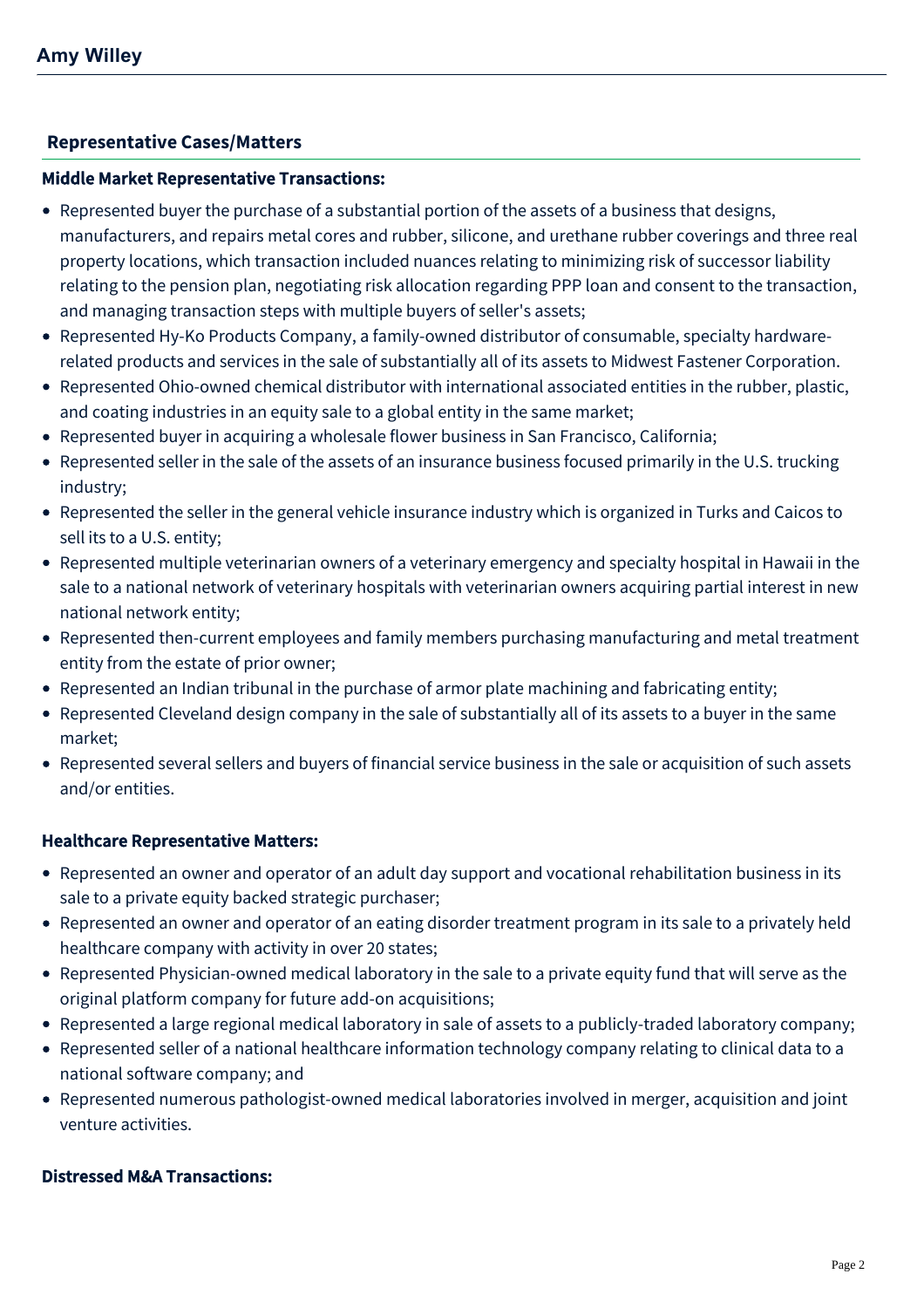- Represented a partial owner in the chapter 11 cases of Lucky's Market Parent Company, LLC, a grocery store company, in his purchase of substantially all of the assets of two grocery stores of Lucky's Market under section 363 of the Bankruptcy Code.
- Represented a health care provider in an out-of-court restructuring of a portfolio company of a private equity sponsor.

### Corporate Matters:

- Draft and negotiate buy-sell agreements, operating agreements, bylaws, employment agreements, terms and conditions, promissory notes, re-financing agreements, opinion letters, lease agreements, sublease agreements, and general business contracts;
- Provide risk analysis to clients regarding potential contracts and identify key areas of risk for contract negotiation and/or risk assessment;
- Advise clients regarding employee and/or customer screen questionnaires relating to COVID-19;
- Manage, draft and negotiate clinical study agreements, letters of indemnification, and ancillary documents relating clinical trials evaluate treatment for COVID-19 induced ARDS patients;
- Negotiate post-Closing resolution of breaches and/or complications, including negotiation of settlement agreement, drafting demand letters, and ancillary work necessary to protect clients' interests;
- Represent start-up entity specializing in the design and build of a healthcare device in its formation, contract negotiations, and general legal needs; and
- Maintain general corporate records and act as general outside counsel to start-up entities.

# **Admissions - Court**

- U.S. Court of Appeals for the 6th Circuit
- U.S. District Court for the Northern District of Ohio

### **Admissions - State**

- Ohio
- Pennsylvania

# **Education**

- Case Western Reserve University School of Law
- Arizona State University Mary Lou Fulton Teachers College
- Yale University

### **Honors and Awards**

• Selected for inclusion in *Best Lawyers: Ones to Watch* (Corporate Law and Mergers and Acquisitions) 2021-2022

# **Professional Membership**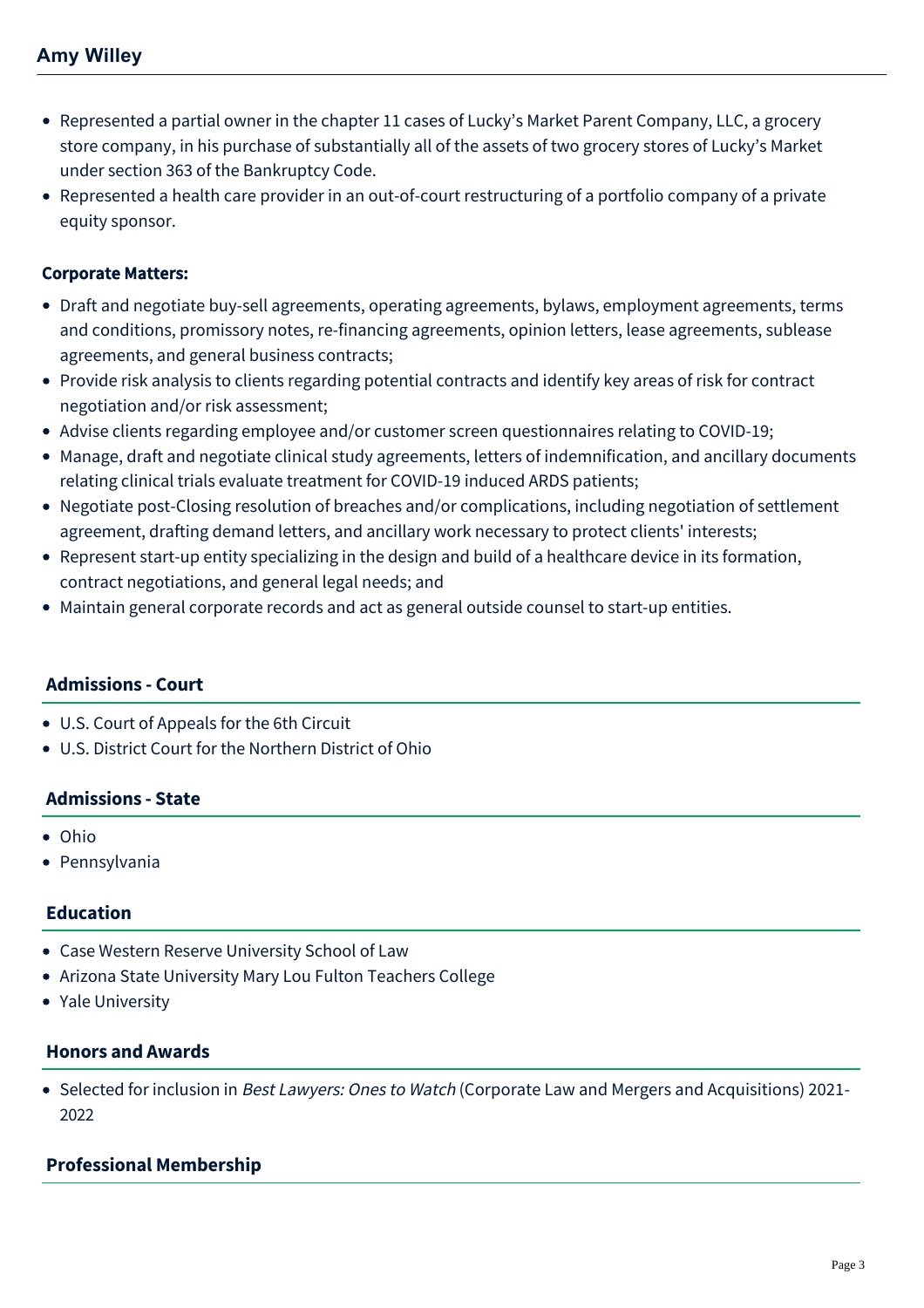- Association of Corporate Growth
- Society of Financial Service Professional
- Ladder Down, Class of 2020
- Conscious Capitalism Northeast Ohio
- Benefit Company Bar Association
- American Bar Association
- William K. Thomas American Inn of Court, 2017-2019

#### **Public Service and Volunteerism**

- Say Yes Cleveland Legal Task Force
- Yale Alumni Association of Cleveland, Board Member 2019-present
- Starting Point, Board Member 2019-present
- Playhouse Square Partners, Executive Board 2015-present; JBB Fundraising Chair 2020-2021
- Cleveland Bridge Builders, Class of 2018
- College Now Mentor
- Junior League of Cleveland, Board Member 2016-2018

#### **Blog Posts**

- [SEC announces proposed rule for climate disclosures for U.S. public companies](https://mcdonaldhopkins.com/Insights/March-2022/SEC-climate-disclosures-public-companies)
- [Women's Council Spotlight Series: Amy Wojnarwsky](https://mcdonaldhopkins.com/Insights/March-2022/Get-to-know-Amy-Wojnarwsky)
- [Ensuring ESG Success After the M&A Transaction](https://mcdonaldhopkins.com/Insights/January-2022/Ensuring-ESG-Success-After-the-M-A-Transaction)
- [How to Negotiate an ESG M&A Transaction](https://mcdonaldhopkins.com/Insights/November-2021/How-to-Negotiate-an-ESG-MA-Transaction)
- [M&A and ESG: The Due Diligence Process](https://mcdonaldhopkins.com/Insights/October-2021/MA-and-ESG-The-Due-Diligence-Process)
- [M&A and ESG: An Introduction to Ensuring Sustainable Value in the Corporate Transaction](https://mcdonaldhopkins.com/Insights/August-2021/M-A-and-ESG-An-Introduction-to-Ensuring-Sustainabl)
- [SEC launches Climate and ESG Task Force](https://mcdonaldhopkins.com/Insights/March-2021/SEC-launches-climate-and-ESG-task-force)
- [Steering clear of litigation pitfalls that can arise from ESG disclosures](https://mcdonaldhopkins.com/Insights/December-2020/Steering-clear-of-litigation-pitfalls-that-can-ari)
- [Ohio governor signs bill spearheaded by Senator Dolan, allowing "Benefit Corporations"](https://mcdonaldhopkins.com/Insights/December-2020/Ohio-governor-signs-bill-into-law-allowing-benefit)
- [The growing social movement supporting benefit corporations and Certified B corps is here to stay](https://mcdonaldhopkins.com/Insights/October-2020/The-Growing-Social-Movement-Supporting-Benefit-Cor)
- [SEC modernizes the definition of accredited investor](https://mcdonaldhopkins.com/Insights/September-2020/SEC-modernizes-the-definition-of-accredited-invest)

#### **News**

- [David Kall and Amy Wojnarwsky share story of Mentor Monday during WKYC TV-3 appearance](https://mcdonaldhopkins.com/Insights/March-2022/David-Kall-and-Amy-Wojnarwsky-share-story-of-Mento)
- [McDonald Hopkins attorneys selected to 2022 Ohio Super Lawyers and Rising Stars Lists](https://mcdonaldhopkins.com/Insights/December-2021/McDonald-Hopkins-Ohio-Super-Lawyers)
- [50 McDonald Hopkins attorneys recognized in The Best Lawyers](https://mcdonaldhopkins.com/Insights/August-2021/50-McDonald-Hopkins-attorneys-recognized-in-The-Be)
- [Lawyer of the Year honorees Riley and Welin among 42 McDonald Hopkins attorneys recognized as 2021](https://mcdonaldhopkins.com/Insights/August-2020/Lawyer-of-the-Year-honorees-Riley-and-Welin-among) Best Lawyers
- [McDonald Hopkins welcomes business attorney Amy Wojnarwsky](https://mcdonaldhopkins.com/Insights/January-2018/McDonald-Hopkins-welcomes-business-attorney-Amy-Wo)

# **Events**